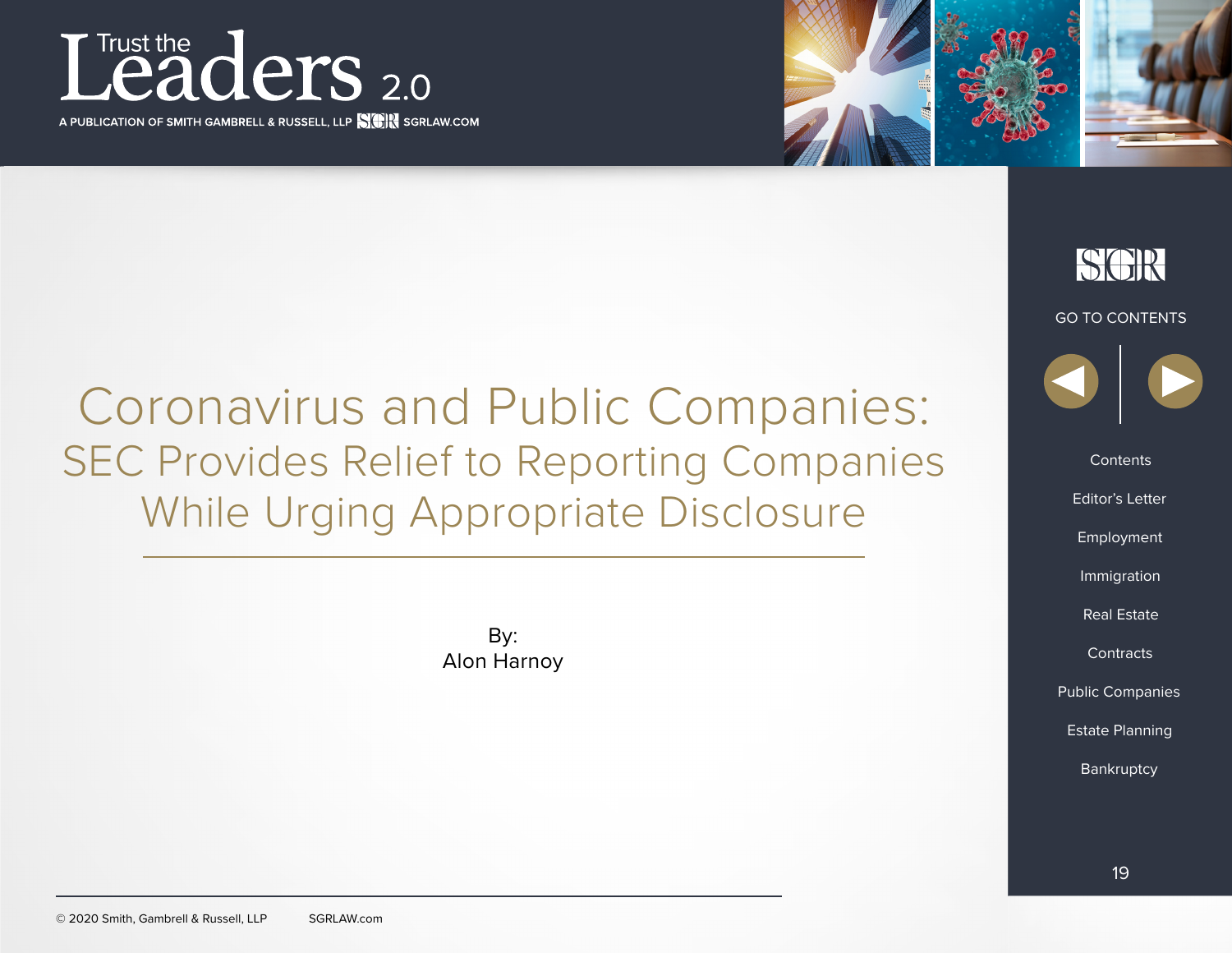# Leaders 2.0

A PUBLICATION OF SMITH GAMBRELL & RUSSELL, LLP **NAMES** SGRLAW.COM



### Coronavirus and Public Companies: SEC Provides Relief to Reporting Companies While Urging Appropriate Disclosure

Public companies have been hurt by the coronavirus (COVID-19), with the most indisputable evidence of this being the drop in the Dow Jones Industrial Average by more than 20% from its February 12, 2020 high, putting it into a bear market. While the U.S. Treasury, the Fed and central banks have recently taken steps to mitigate the effects of the novel coronavirus, the Securities and Exchange Commission (SEC) has also provided regulatory relief for certain publicly traded companies based on challenges from COVID-19.

On March 4, 2020, the SEC announced in a [press release](https://www.sec.gov/news/press-release/2020-53) conditional regulatory relief to publicly traded companies impacted by COVID-19, granting them an extra 45 days to file certain Exchange Act reports with the SEC, including annual reports on Form 10-K and quarterly reports on Form 10-Q, and Current Reports on Form 8-K, that would otherwise have been due between March 1 and April 30, 2020. The relief was issued through an [SEC Order](https://www.sec.gov/rules/other/2020/34-88318.pdf) exempting the requirement of such disclosure that would otherwise have been due during that time period where certain conditions are satisfied, including in particular the relevant issuer furnishing the SEC a Form 8-K (or Form 6-K for foreign private issuers) providing a brief description of the reasons why it could not file such report on a timely basis, and, if appropriate, a risk factor section

explaining, if material, the impact of COVID-19 on its business.

The March 4 press release further clarified the SEC's position that the granting of such conditional extensions of time for the filing of Exchange Act reports per the SEC Order will not impair the eligibility of issuers (who comply with the conditions in the SEC Order) to use Form S-3 or Form S-8 as a result of not having timely filed Exchange Act reports.



The SEC is seeking to balance competing concerns of easing the reporting burden for publicly traded companies facing challenges from the coronavirus, on the one hand, while reminding

companies to provide investors with insight regarding plans for addressing material risks to their businesses and keeping markets informed of material developments, on the other hand.

The SEC Order noted that "[d]isruptions to transportation, and limited access to facilities, support staff, and professional advisors as a result of COVID-19, could hamper the efforts of public companies and other persons with filing obligations to meet their filing deadlines," while, at the same time, "investors have an interest in the timely availability of required information about these companies."

### SGR

#### GO TO CONTENTS



**Contents** Editor's Letter Real Estate Employment<br>Immigration<br>Real Estate<br>Contracts Estate Planning Public Companies<br>Estate Planning<br>Bankruptcy